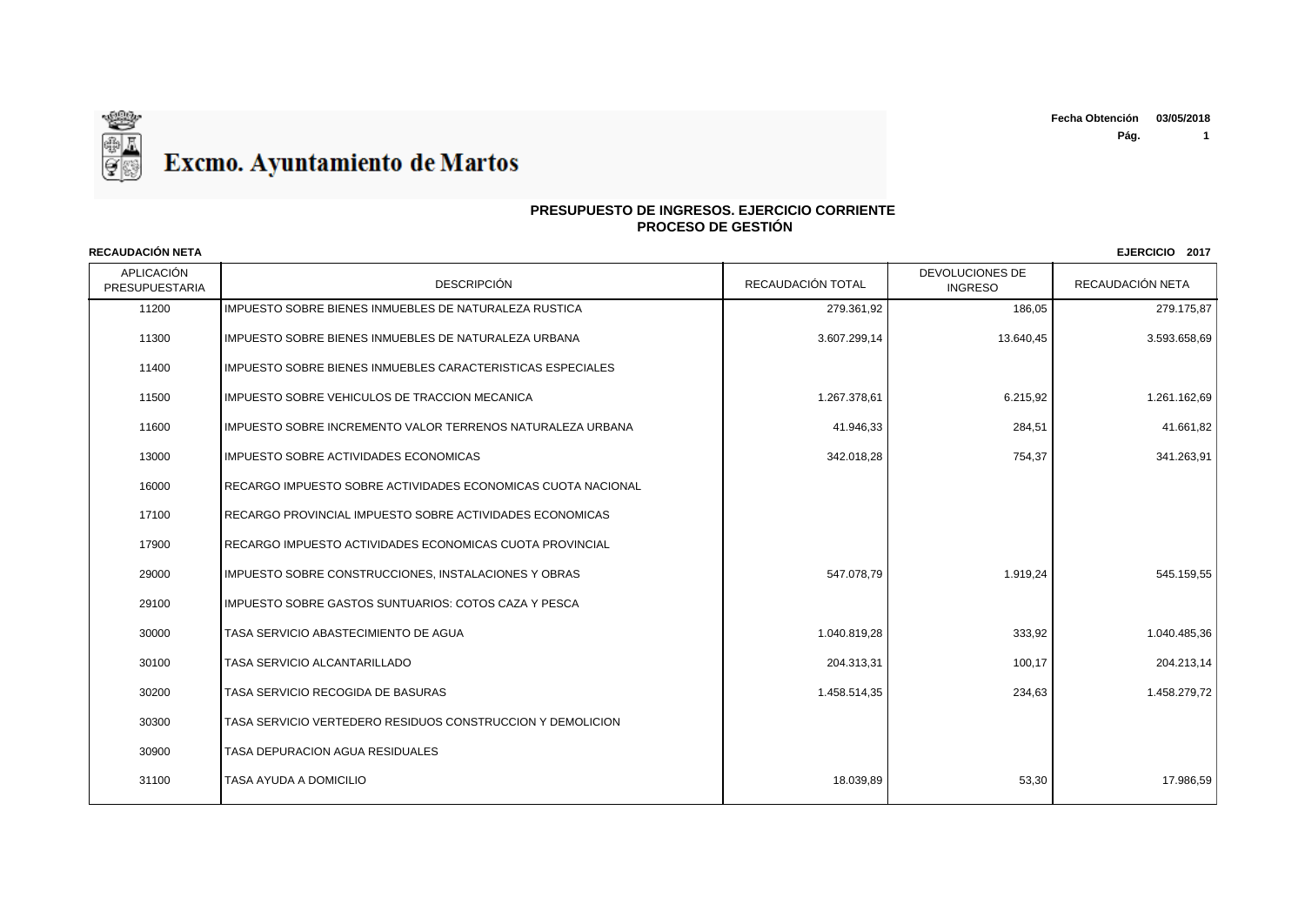

## **PRESUPUESTO DE INGRESOS. EJERCICIO CORRIENTE PROCESO DE GESTIÓN**

APLICACIÓN n de la concerte de la de la de la de la de la de la de la de la de la de la de la de la de la de la de la de<br>PRESUPUESTARIA DESCRIPCIÓN DESCRIPCIÓN DE LA DE LA DE LA DE LA DE LA DE LA DE LA DE LA DE LA DE LA DE LA DE LA DEVOLUCIONES DE RECAUDACIÓN NETA **RECAUDACIÓN NETA EJERCICIO 2017** TASA UNIDAD ESTANCIA DIURNA CON TERAPIA OCUPACIONAL LA PEÑA 23.288,82 23.288,82 TASA ALBERGUE TEMPORERO INMIGRANTES TASA CENTRO UNIDAD RESIDENCIAL TERAPIA OCUPACIONAL TASA POR SERVICIO DE ESCUELA INFANTIL 49.661,46 49.661,46 TASA CAMPAMENTOS DE VERANO TASA CENTRO ATENCION HIJOS TRABAJADORES TEMPOREROS 797,50 797,50 31300 TASA PISCINA E INSTALACIONES DEPORTIVAS 1992 116.425 21.00 116.428,25 24,00 116.404,25 31900 TASA POR SERVICIO DE CEMENTERIO MUNICIPAL AND SERVICIO DE COMENTERIO MUNICIPAL AND SANTO ANNO 19954,26 POR SERVICIO DE CEMENTERIO MUNICIPAL AND SANTO ANNO 19954,26 POR SERVICIO DE CEMENTERIO MUNICIPAL AND SANTO ANNO TASA DE MERCADOS 11,00 11,00 TASA ESTACION DE AUTOBUSES 12.383,25 1.575,10 10.808,15 ation of the set of the set of the set of the set of the set of the set of the set of the set of the set of the set of the set of the set of the set of the set of the set of the set of the set of the set of the set of the TASA EXTINCION INCENDIOS, PREVENCION RUINAS Y DEMAS TASA APARCAMIENTO DE CAMIONES TASA TRANSPORTE COLECTIVO URBANO VIAJEROS TASA APARCAMIENTO MERCADO SANTA MARTA TASA LICENCIAS URBANISTICAS 288.729,87 573,96 288.155,91 CEDULAS DE HABITABILIDAD Y LICENCIAS DE 1ª OCUPACION 30.017,48 30.017,48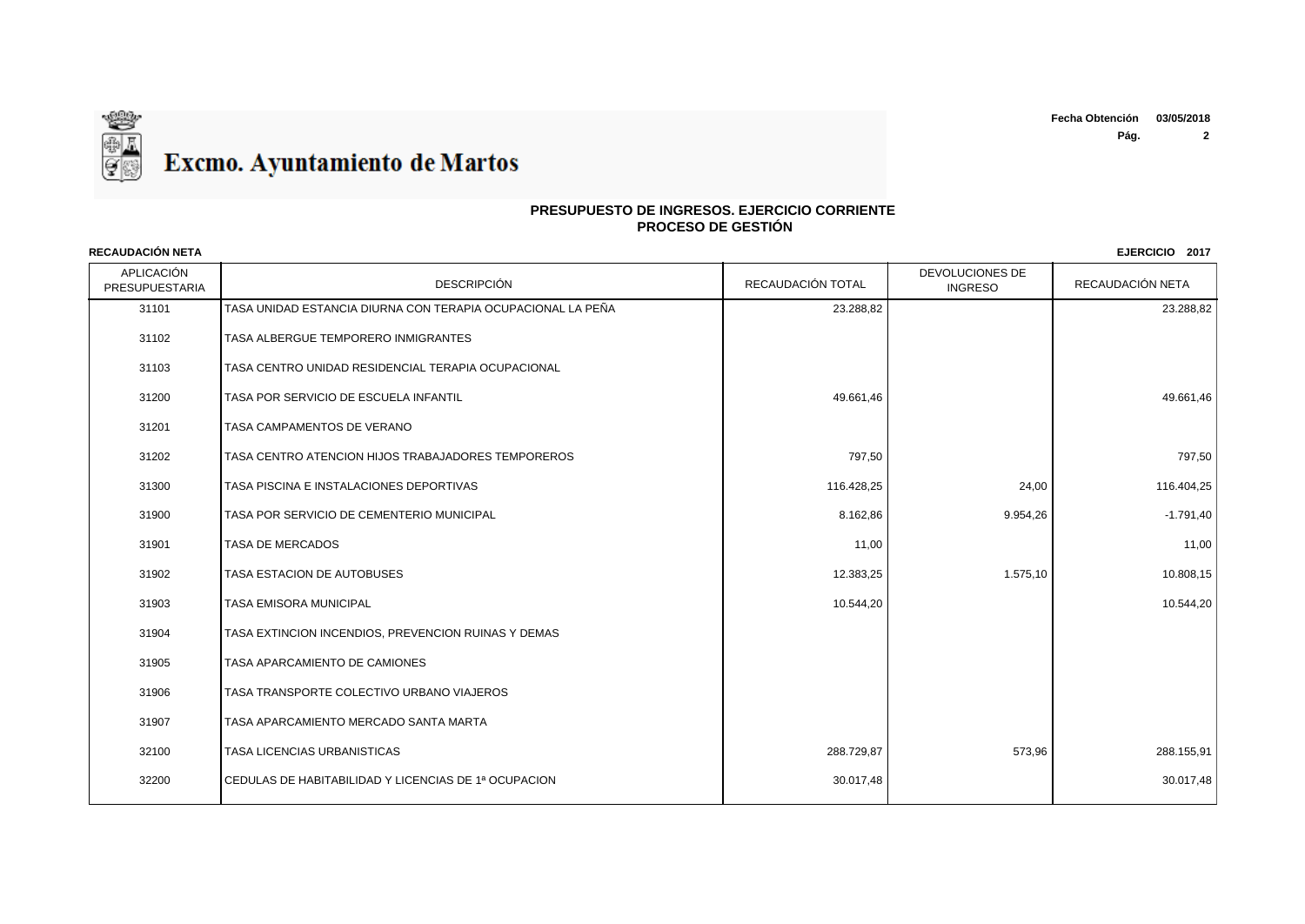

APLICACIÓN n de la contra de la proponeción de la proponeción de la proponeción de la proponeción de la proponeción de la proponeción de la proponeción de la proponeción de la proponeción de la proponeción de la proponeción de la pro DEVOLUCIONES DE RECAUDACIÓN NETA **RECAUDACIÓN NETA EJERCICIO 2017** TASA POR OTROS SERVICIOS URBANISTICOS 12.829,35 93,53 12.735,82 TASA EXPEDICION DOCUMENTOS ADTVOS., UTIL. FOTOCOP. Y FAX. 24.530,81 32,64 24.498,17 32600 TASA POR RETIRADA DE VEHICULOS DE LA VIA PUBLICA A A ANALIA EN LA ANALIA EN 1882,00 A 4.642,00 **70,80** 70,80 <sup>1</sup> 4.642,00 TASA UTILIZACION ESCUDO MPAL. TASA LICENCIA DE APERTURA ESTABLECIMIENTOS 8.352,54 8.352,54 TASA LICENCIAS AUTO-TAXIS Y DEMAS VEHICULOS LIGEROS 250,10 250,10 TASA CONTROL PREVIO O POST. INICIO APERTURA ESTABLECIMIENTOS 13.684,00 13.684,00 TASA REGISTRO MUNICIPAL ANIMALES COMPAÑIA TASA ESTACIONAMIENTO LIMITADO 38.403,56 38.403,56 TASA ENTRADA VEHICULOS Y RESERVA VIA PUBLICA 74.270,35 13,26 74.257,09 TASA APROV. ESP. DOM. PUBL. LOCAL EMPRESAS SUMINISTROS 321.110,09 321.110,09 TASA POR APERTURA DE CALAS Y ZANJAS EN LA VIA PUBLICA 2.720,37 2.720,37 TASA POR OCUPACION DE LA VIA PUBLICA CON TERRAZAS 78.283,23 557,51 77.725,72 TASA POR APROVECHAMIENTO DEL VUELO 553,24 12,85 540,39 33800 COMPENSACION DE TELEFONICA DE ESPAÑA S.A. SANTONICA EN EL SOLO EN EL SOLO EN EL SOLO, EN EL SOLO, EN EL SOLO, E TASA OCUPACION SUBSUELO, SUELO DE LA VIA PUBLICA 2.782,94 2.782,94 TASA KIOSCOS EN VIA PUBLICA 513,68 513,68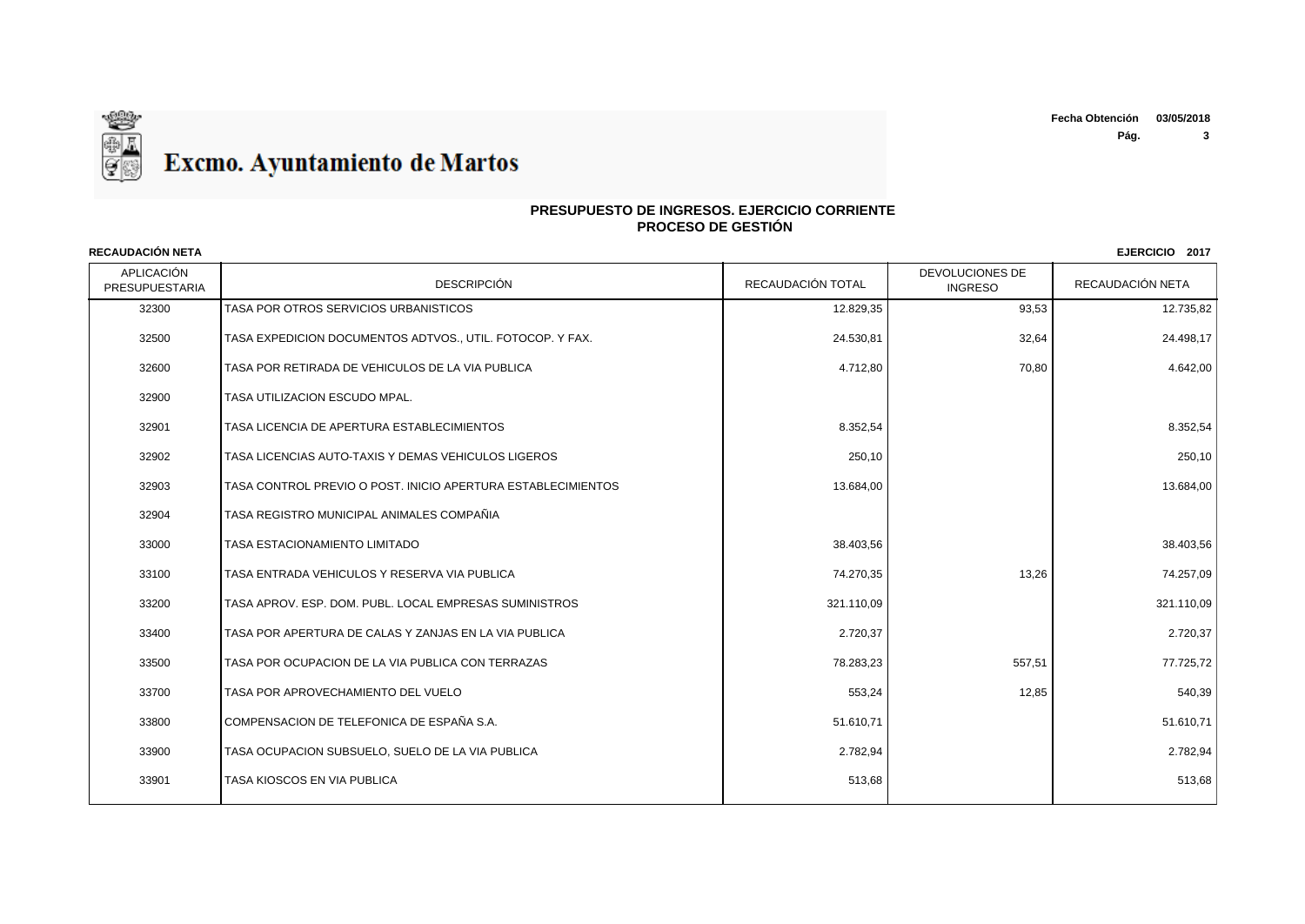**Pág. 4**



## **PRESUPUESTO DE INGRESOS. EJERCICIO CORRIENTE PROCESO DE GESTIÓN**

APLICACIÓN n de la contra de la proporción de la proporción de la proporción de la proporción de la proporción de la propor<br>PRESUPUESTARIA de la proporción de la proporción de la proporción de la proporción de la proporción de la pro DEVOLUCIONES DE RECAUDACIÓN NETA **RECAUDACIÓN NETA EJERCICIO 2017** 33902 TASA PUESTOS. BARRACAS Y DEMAS EN VIA PUBLICA AND SAN SANTA SANTA A SANTA SANTA SANTA SANTA SANTA SANTA SA 33903 TASA MERCANCIAS, ESCOMBROS Y DEMAS EN VIA PUBLICA 5.395,69 5.395,69 33904 TASA SUMINISTRO ENERGIA ELECTRICA EN RECINTOS MUNICIPALES 7.407,52 86,52 7.321,00 34200 PRECIO PUBLICO ESCUELA MUNICIPAL PATRIMONIO 1.600,00 1.600,00 34201 PRECIO PUBLICO ESCUELA MUNICIPAL PINTURA 7.740,00 210,00 7.530,00 34202 PRECIO PUBLICO ESCUELA MUNICIPAL TEATRO 825,00 75,00 750,00 34203 PRECIO PUBLICO ESCUELA MUNICIPAL DANZA 15.030 PRECIO PUBLICO ESCUELA MUNICIPAL DANZA 15.030,00 285,00 285,00 15.030,00 285,00 15.030,00 15.030,00 15.030,00 15.030,00 15.030 15.030 16.031 17.745,00 17.745,00 17.745,00 34204 PRECIO PUBLICO ESCUELA MUNICIPAL MUSICA 8.8910,00 RECIO PUBLICO ESCUELA MUNICIPAL MUSICA 34205 PRECIO PUBLICO PROGRAMA DIVIERTETE 14.920,00 440,00 14.480,00 34400 PRECIO PUBL. PROGRAMACION CULTURAL TEATRO MUNICIPAL 25.15 25.15 25.151,50 25.151,50 25.031,50 25.031,50 34401 PRECIO PUBLICO ESPECTACULOS PREFERIA Y FERIA SAN BARTOLOME 38.124,00 38.124,00 38.124,00 34402 PRECIO PUBLICO ASISTENCIA CONCURSO CARNAVAL 3.328,00 3.328,00 34403 PRECIO PUBLICO PROYECCIONES CINE 3.727,27 AND 3.727,27 SERVER 2.727,27 AND 4.727,27 SERVER 2.727,27 SERVER 2.727,27 34900 PRECIO PUBL. PRODUCTOS UNIDAD ESTANCIA DIURNA OCUPACIONAL 227,84 227,84 34901 PRECIO PUBLICO SUMINISTRO AGUA NO POTABLE PARA TRATAMIENTOS 1.728,50 1.728,50 1.728,50 1.728,50 1.728,50 34902 PRECIO PUBLICO UTILIZACION TEATRO MUNICIPAL Y OTROS 6.083,00 5.083,00 5.083,00 5.083,00 5.082,00 5.082,00 5.082,00 5.082,00 5.082,00 5.082,00 5.082,00 5.082,00 5.082,00 5.082,00 5.082,00 5.082,00 5.082,00 5.082,00 5. ation of the precion public product of the control of the control of the control of the control of the control of the control of the control of the control of the control of the control of the control of the control of the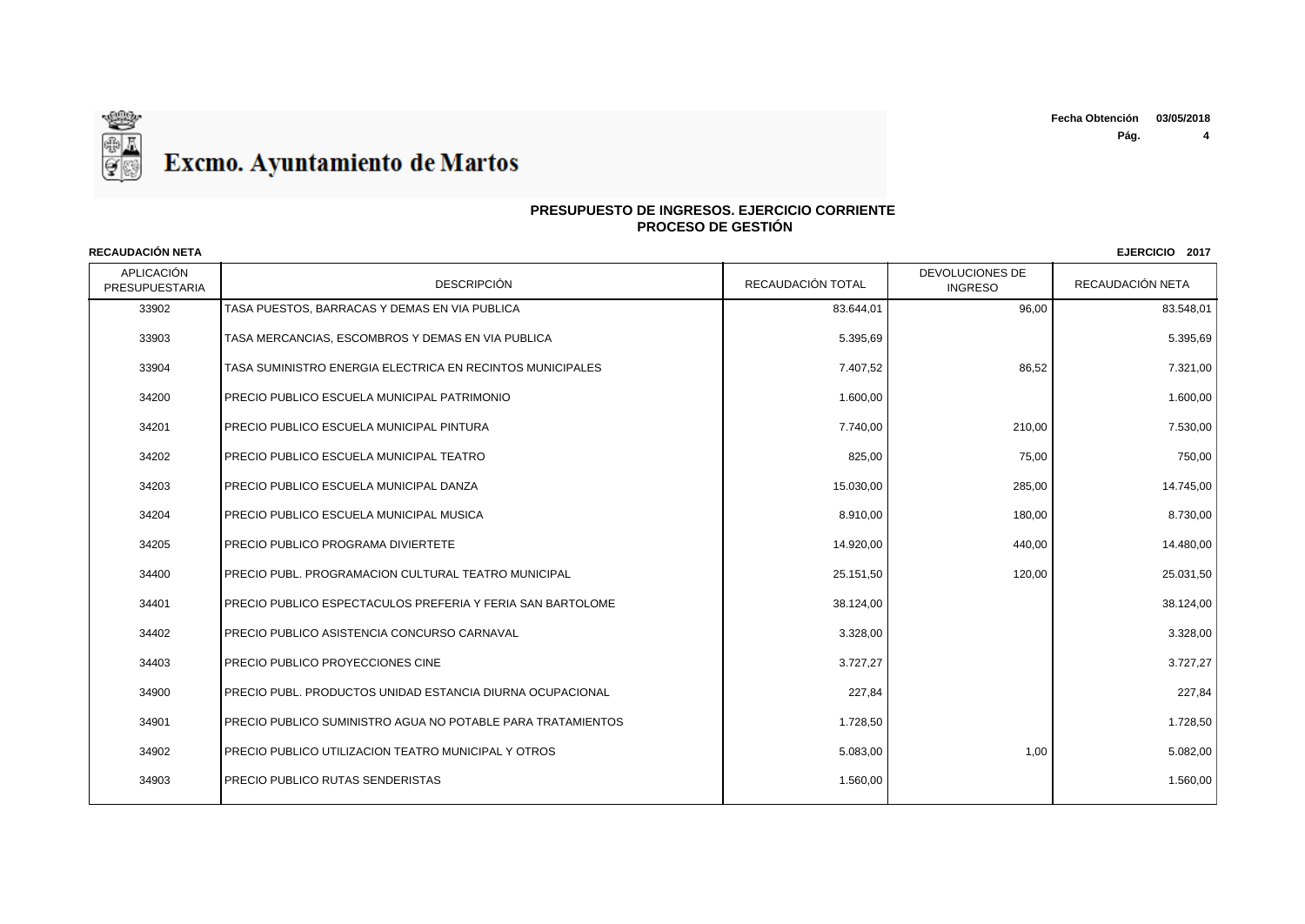

APLICACIÓN n de la contra de la proporción de la proporción de la proporción de la proporción de la proporción de la propor<br>PRESUPUESTARIA de la proporción de la proporción de la proporción de la proporción de la proporción de la pro DEVOLUCIONES DE RECAUDACIÓN NETA **RECAUDACIÓN NETA EJERCICIO 2017** 34904 OTROS PRECIOS PUBLICOS (SUN DESCRIPTION DE LA CONSTRUITION DE LA CONSTRUITION DE LA CONSTRUCTION DE LA CO 35000 CONTRIBUCIONES ESPECIALES CAMINOS RURALES 204.435,66 188,23 204.247,43 35100 CONTRIB. ESPECIALES SERVICIO EXTINCION INCENDIOS 38900 REINTEGRO DE PAGOS POR OPERACIONES CORRIENTES And the series of the series of the series of the series of the series of the series of the series of the series of the series of the series of the series of the series o 39100 MULTAS POR INFRACCIONES URBANISTICAS 39110 MULTAS POR INFRACCIONES TRIBUTARIAS Y ANALOGAS 39120 MULTAS POLICIA LOCAL 157.538,79 864,70 156.674,09 39190 OTRAS MULTAS Y SANCIONES 4.514,90 4.514,90 39200 RECARGO POR DECLARACION EXTEMPORANEA SIN REQUERIMIENTO **BOSILE AND SUSSESSION REGUERIMIENTO** 899,98 **899,98** 39210 |RECARGO EJECUTIVO 18.921,09 | 18.921,09 | 1 39211 RECARGO DE APREMIO 48.756,26 512,39 48.243,87 39300 |INTERESES DE DEMORA 37.877,76 | 37.406,84 39610 CUOTA URB. AMPL. POLIGONO INDUSTRIAL 33.276,06 39.014,13 -5.738,07 39700 CANON POR APROVECHAMIENTOS URBANISTICOS 39710 OTROS INGRESOS POR APROVECHAMIENTOS URBANISTICOS (STATED STATED STATED STATED STATED STATED STATED STATED STATED STATED STATED STATED STATED STATED STATED STATED STATED STATED STATED STATED STATED STATED STATED STATE 39900 ANUNCIOS A CARGO DE PARTICULARES 2.631,23 2.631,23 39901 RECURSOS EVENTUALES (INDETERMINADOS) 2.411,88 (2.613,39 2.411,88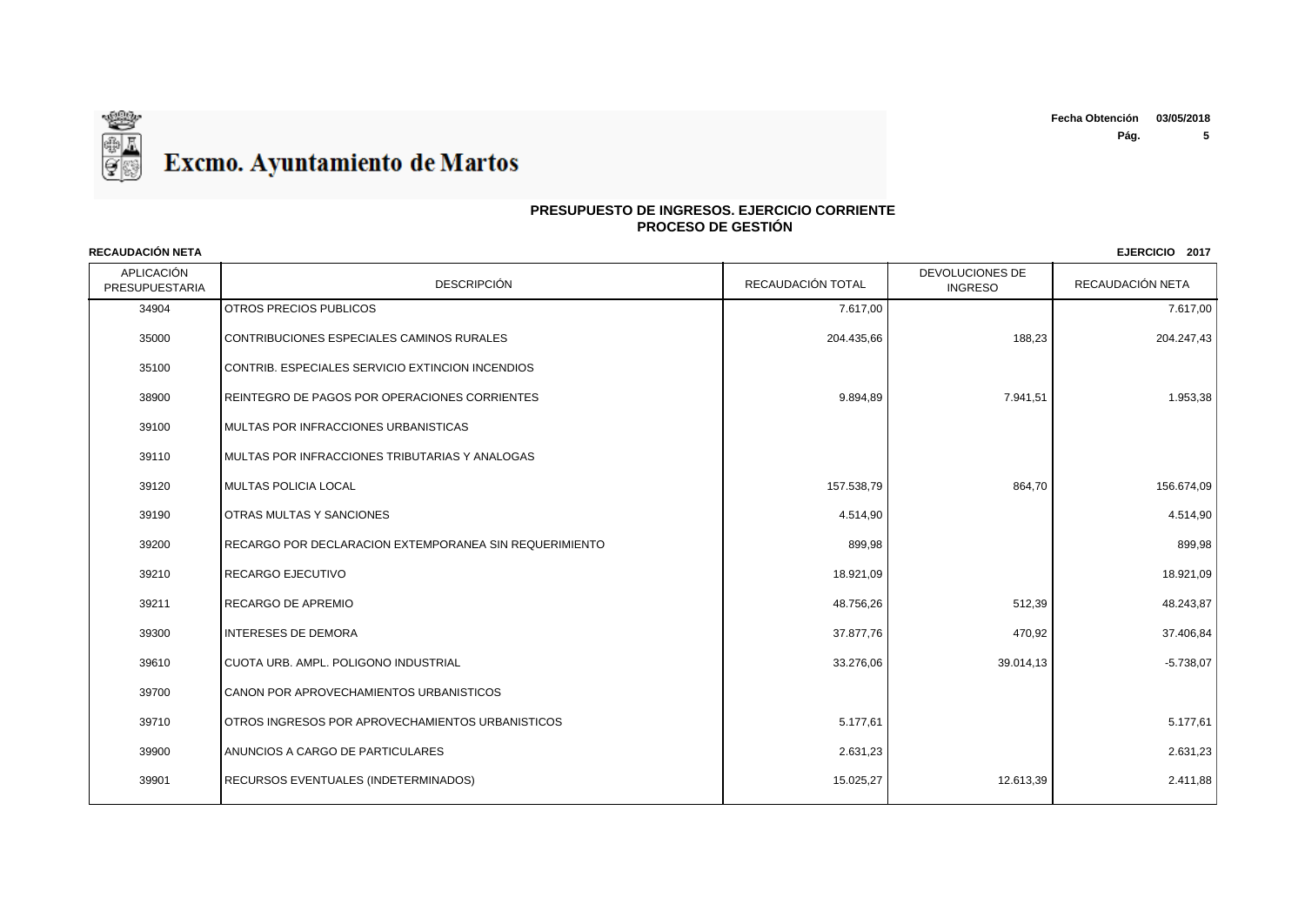

APLICACIÓN n de la contra de la proporción de la proporción de la proporción de la proporción de la proporción de la propor<br>PRESUPUESTARIA de la proporción de la proporción de la proporción de la proporción de la proporción de la pro DEVOLUCIONES DE RECAUDACIÓN NETA 39902 INDEMNIZACIONES POR DAÑOS EN BIENES PUBLICOS 16.143, ESTE ENTRE 16.143, ESTE ENTRE 16.143, ESTE ENTRE 16.143, ES 39903 EJECUCION SUBSIDIARIA DE OBRAS 0,10 0,10 42000 PARTICIPACION TRIBUTOS DEL ESTADO 6.047.057,01 5.087.057,01 45.487,56 45.487,56 5.041.569,45 42010 FONDO COMPLEMENTARIO DE FINANCIACION 42020 COMPENSACION POR BENEFICIOS FISCALES 42090 OTRAS TRANSF. CORRIENTES DE LA ADMON. GRAL. ESTADO 2.214,89 2.214,89 42091 SUBV. CORRIENTE ESTRATEGIAS DESARROLLO URBANO SOSTENIBLE 164.500 164.500,00 164.500,00 164.500,00 164.500,00 164.500,00 164.500,00 164.500,00 164.500,00 164.500,00 164.500,00 164.500,00 164.500,00 164.500,00 164.500, 42100 TRANSF. CORRIENTES DEL SERVICIO PUBLICO DE EMPLEO ESTATAL 11.141,09 11.141,09 11.141,09 11.141,09 11.141,09 11.141,09 11.141,09 11.141,09 11.141,09 11.141,09 11.141,09 11.141,09 11.141,09 11.141,09 11.141,09 11.141,0 42190 TRANSF. CORRIENTES DE OTROS ORGANISMOS AUTONOMOS Y AGENCIAS 45000 PARTICIPACION TRIBUTOS DE LA COMUNIDAD AUTONOMA 1.254.316.76 1.254.316,76 1.254.316,76 1.254.316,76 1.254.316,76 1.254.316,76 1.254.316,76 1.254.316,76 1.254.316,76 1.254.316,76 1.254.316,76 1.254.316,76 1.254.316,76 45001 OTRAS TRANSFERENCIAS INCONDICIONADAS DE LA JUNTA A. 45002 JUNTA A.: TRANSF. CONV. IGUALDAD Y POLITICAS SOCIALES 299.321,34 299.321,34 45060 JUNTA A.: TRANSF. CONVENIO PROG. ATENCION INFANTIL TEMPRANA 58.608,00 58.608,00 45080 OTRAS TRANSF. CORRIENTES DE LA ADMON. GRAL. JUNTA A. 12.12.12.12.12.12.12.12.12.142,84 12.142,84 12.142,84 12.142,84 45081 JUNTA A.: SUBV. IGUALDAD Y POLITICAS SOCIALES 108.528,61 108.528,61 45082 JUNTA A.: SUBV. CENTRO INFORMACION MUJER 31.121,11 31.121,11 45083 JUNTA A.: CENTRO INFORMACION JUVENIL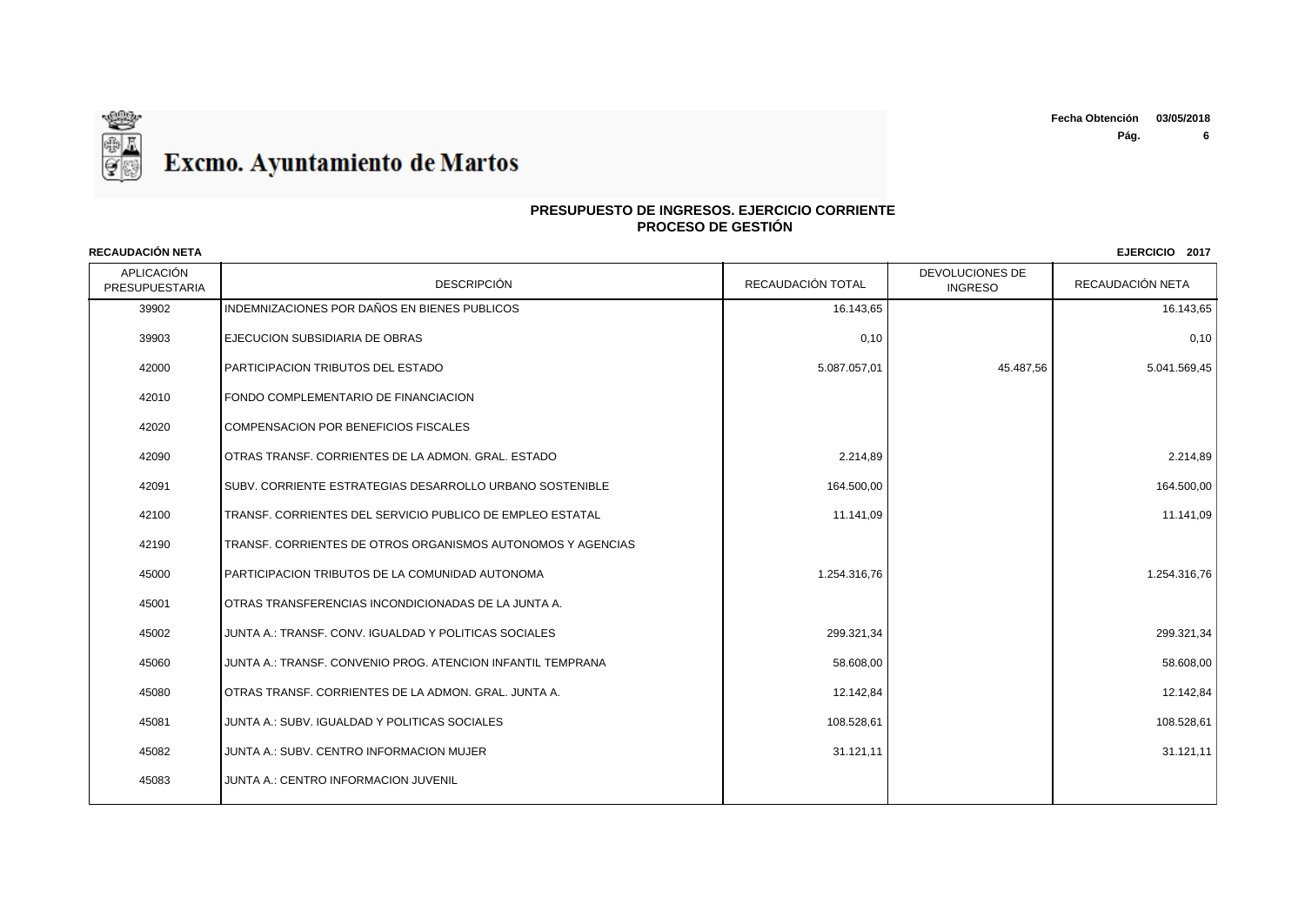

# **PRESUPUESTO DE INGRESOS. EJERCICIO CORRIENTE PROCESO DE GESTIÓN**

| APLICACIÓN<br>PRESUPUESTARIA | DESCRIPCIÓN                                                    | RECAUDACIÓN TOTAL | DEVOLUCIONES DE<br><b>INGRESO</b> | RECAUDACIÓN NETA |
|------------------------------|----------------------------------------------------------------|-------------------|-----------------------------------|------------------|
| 45084                        | JUNTA A.: SUBV. PLAN FORMACION PROFESIONAL OCUPACIONAL         |                   |                                   |                  |
| 45100                        | S.A.E.: APORTACIONES (E. TALLER, CASA OFICIOS)                 |                   |                                   |                  |
| 45101                        | S.A.E.: SUBV. FORMACION PROFESIONAL PARA EL EMPLEO             |                   |                                   |                  |
| 45102                        | S.A.E.: SERVICIO ORIENTACION PROFESIONAL                       |                   |                                   |                  |
| 45103                        | S.A.E.: PROGRAMA ACCIONES EXPERIMENTALES                       |                   |                                   |                  |
| 45104                        | IAGENCIA SERV. SOC. Y DEPEND.: TRANSF. CONV. RESIDENCIA ADULT  | 340.692,06        |                                   | 340.692,06       |
| 45105                        | AGENCIA SERV. SOC. Y DEPEND.: TRANSF. CONV. UTD TERAPIA OCUP   | 168.931,19        |                                   | 168.931,19       |
| 45106                        | IAGENCIA SERV. SOC. Y DEPEND.: TRANSF. CONV. DEPENDENCIA       | 1.064.347,38      |                                   | 1.064.347,38     |
| 45107                        | I AGENCIA PUBLICA AND. EDUC. Y FORM.: TRANSF. CONV. ESCUELA IN | 255.397,93        |                                   | 255.397,93       |
| 46100                        | <b>DIPUTACION: SUBV. FINALISTAS CORRIENTES</b>                 | 19.381,89         |                                   | 19.381,89        |
| 46101                        | <b>DIPUTACION: CONVENIOS CULTURALES</b>                        | 13.612,90         |                                   | 13.612,90        |
| 46102                        | DIPUTACION: PLAN LOCAL DE ACTIVIDADES DEPORTIVAS               | 17.000,00         |                                   | 17.000,00        |
| 46103                        | <b>IDIPUTACION: CONVENIO MTO. PARQUE BOMBERO</b>               |                   |                                   |                  |
| 46104                        | <b>DIPUTACION: PLAN PROVINCIAL COOPERACION SERVICIOS</b>       | 103.645,00        |                                   | 103.645,00       |
| 46600                        | F.E.M.P.: TRANSRENCIAS CORRIENTES                              |                   |                                   |                  |
| 46700                        | CONSORCIOS: TRANSFERENCIAS CORRIENTES                          |                   |                                   |                  |
| 47000                        | <b>APORTACIONES DE EMPRESAS PRIVADAS</b>                       |                   |                                   |                  |
|                              |                                                                |                   |                                   |                  |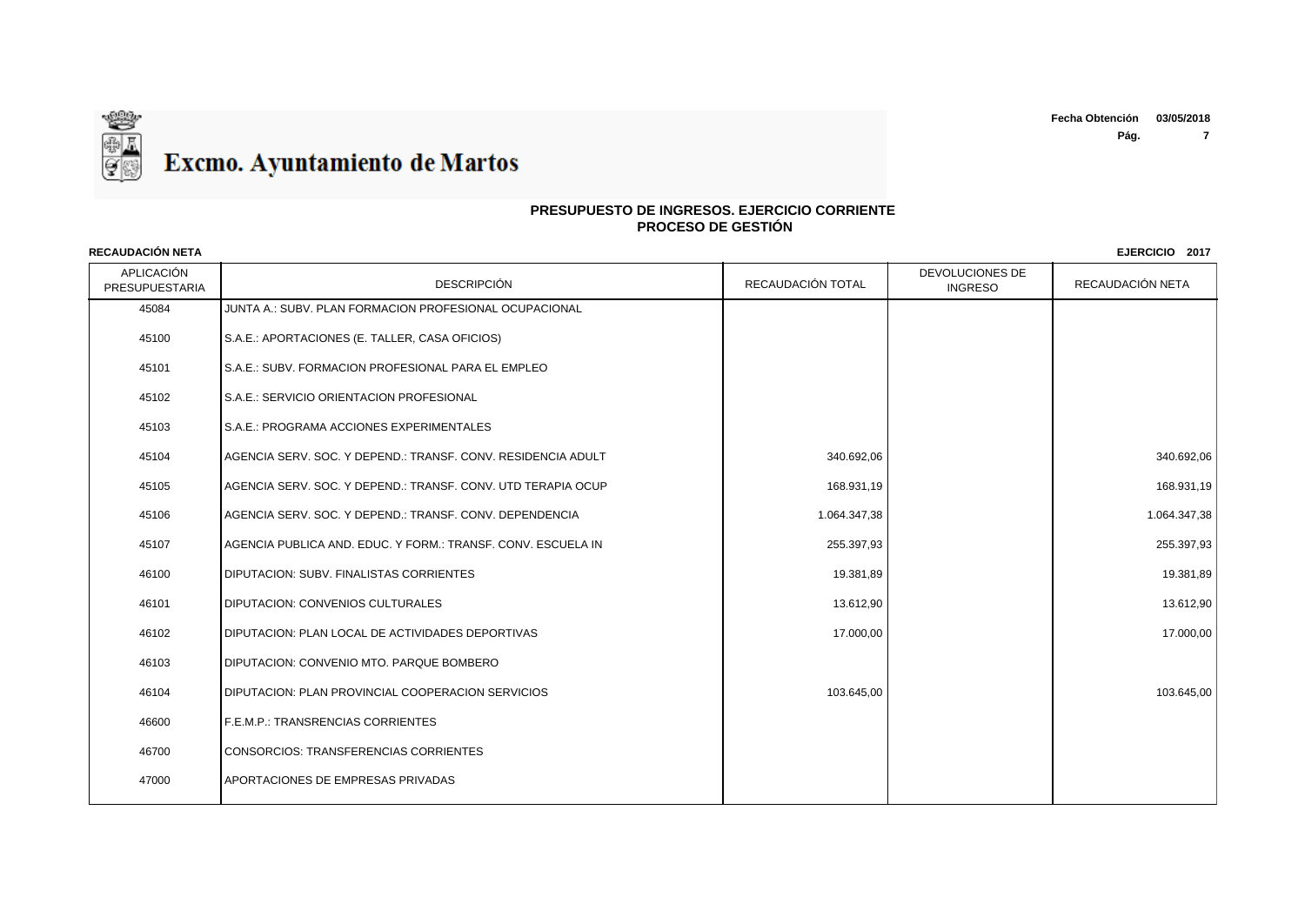

# **PRESUPUESTO DE INGRESOS. EJERCICIO CORRIENTE PROCESO DE GESTIÓN**

| <b>RECAUDACIÓN NETA</b>      |                                                              |                   |                                   | EJERCICIO 2017   |
|------------------------------|--------------------------------------------------------------|-------------------|-----------------------------------|------------------|
| APLICACIÓN<br>PRESUPUESTARIA | <b>DESCRIPCIÓN</b>                                           | RECAUDACIÓN TOTAL | DEVOLUCIONES DE<br><b>INGRESO</b> | RECAUDACIÓN NETA |
| 48000                        | APORTACIONES DE PARTICULARES                                 | 1.250,00          |                                   | 1.250,00         |
| 49000                        | TRANSFERENCIAS CORRIENTES DEL FONDO SOCIAL EUROPEO           |                   |                                   |                  |
| 49100                        | TRANSFERENCIAS CORRIENTES DEL FONDO DE DESARROLLO REGIONAL   |                   |                                   |                  |
| 49700                        | OTRAS TRANSFERENCIAS CORRIENTES DE LA UNION EUROPEA          |                   |                                   |                  |
| 52000                        | <b>INTERESES EN CAJAS Y BANCOS</b>                           | 2.292,00          |                                   | 2.292,00         |
| 53700                        | DIVIDENDOS PARTICIP.EN EMPRESAS PRIVADAS                     |                   |                                   |                  |
| 54100                        | <b>ARRENDAMIENTO FINCAS URBANAS</b>                          | 813,05            |                                   | 813,05           |
| 54200                        | <b>ARRENDAMIENTO FINCAS RUSTICAS</b>                         | 1.576,35          |                                   | 1.576,35         |
| 54400                        | <b>CENSO ENFITEUTICO VEIASA</b>                              | 386,30            |                                   | 386,30           |
| 54401                        | <b>OTROS CENSOS</b>                                          |                   |                                   |                  |
| 54900                        | <b>OTRAS RENTAS DE BIENES INMUEBLES</b>                      |                   |                                   |                  |
| 54901                        | ARRENDAMIENTO MUPIS Y VALLAS PUBLICITARIAS EN VIAS PUBLICAS  | 2.000,00          |                                   | 2.000,00         |
| 55200                        | CONCESION FRANJA TERRENO CALLE VILCHEZ POLIGONO INDUSTRIAL   | 1.135,13          |                                   | 1.135,13         |
| 55400                        | <b>PRODUCTO DE EXPLOTACIONES FORESTALES</b>                  |                   |                                   |                  |
| 55900                        | CONCESIONES EXPLOTACIONES BARES, RESTAURANTES, CAFES Y OTROS | 6.428,14          |                                   | 6.428,14         |
| 55901                        | <b>OTRAS CONCESIONES Y APROVECHAMIENTOS</b>                  | 3.459,26          |                                   | 3.459,26         |
| 59900                        | OTROS INGRESOS PATRIMONIALES                                 |                   |                                   |                  |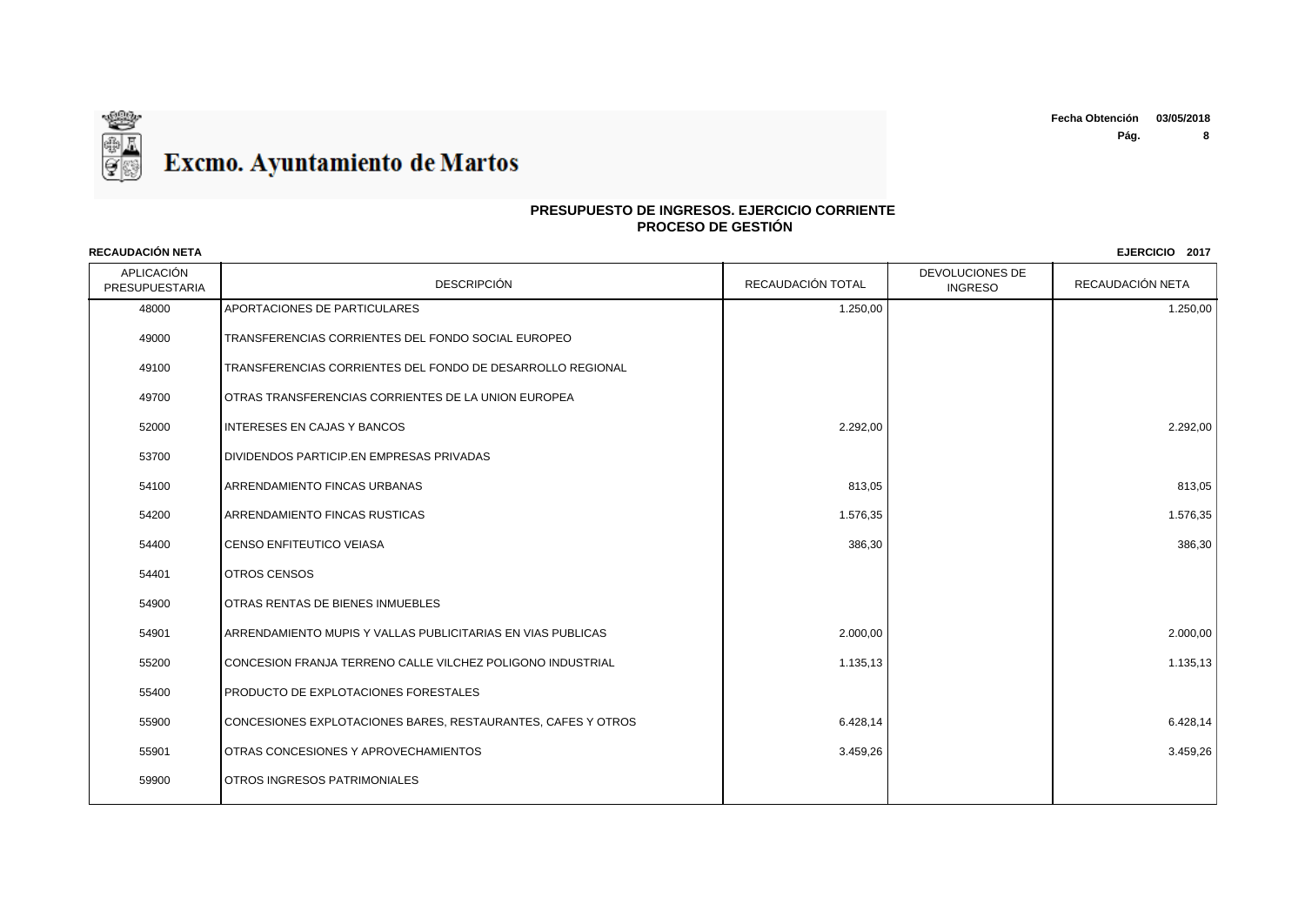

# **PRESUPUESTO DE INGRESOS. EJERCICIO CORRIENTE PROCESO DE GESTIÓN**

| APLICACIÓN<br>PRESUPUESTARIA | <b>DESCRIPCIÓN</b>                                          | RECAUDACIÓN TOTAL | DEVOLUCIONES DE<br><b>INGRESO</b> | RECAUDACIÓN NETA |
|------------------------------|-------------------------------------------------------------|-------------------|-----------------------------------|------------------|
| 60000                        | <b>ENAJENACION SOLARES SIN EDIFICAR USO RESIDENCIAL</b>     |                   |                                   |                  |
| 60001                        | ENAJENACION SOLARES SIN EDIFICAR USO INDUSTRIAL             |                   |                                   |                  |
| 60100                        | <b>ENAJENACION FINCAS RUSTICAS</b>                          |                   |                                   |                  |
| 60200                        | ENAJENACION PARCELAS SOBRANTES VIA PUBL.                    |                   |                                   |                  |
| 60300                        | ENAJENACION SOLARES USO RESIDENCIAL INTEGRANTES P.M.S.      |                   |                                   |                  |
| 60301                        | ENAJENACION SOLARES USO INDUSTRIAL INTEGRANTES P.M.S.       |                   |                                   |                  |
| 60302                        | APROVECHAMIENTOS URBANISTICOS USO RESIDENCIAL               |                   |                                   |                  |
| 60303                        | APROVECHAMIENTOS URBANISTICOS USO INDUSTRIAL                |                   |                                   |                  |
| 60900                        | <b>ENAJENACION DE OTROS TERRENOS</b>                        |                   |                                   |                  |
| 61900                        | <b>ENAJENACION VIVIENDAS Y LOCALES</b>                      |                   |                                   |                  |
| 68000                        | REINTEGRO DE PAGOS POR OPERACIONES DE CAPITAL               |                   |                                   |                  |
| 72000                        | TRANSF. DE CAPITAL DE LA ADMON. GRAL. DEL ESTADO            |                   |                                   |                  |
| 72090                        | SUBVENCION CAPITAL ESTRATEGIAS DESARROLLO URBANO SOSTENIBLE |                   |                                   |                  |
| 72100                        | SERVICIO PUBLICO DE EMPLEO ESTATAL: APORTACION P.F.E.A      | 366.220,69        |                                   | 366.220,69       |
| 75080                        | JUNTA A.: TRANSFERENCIAS DE CAPITAL                         |                   |                                   |                  |
| 75100                        | SERVICIO ANDALUZ DE EMPLEO: TRANSF. CAPITAL                 |                   |                                   |                  |
| 76100                        | <b>DIPUTACION: TRANSFERENCIAS DE CAPITAL</b>                | 50.000,00         |                                   | 50.000,00        |
|                              |                                                             |                   |                                   |                  |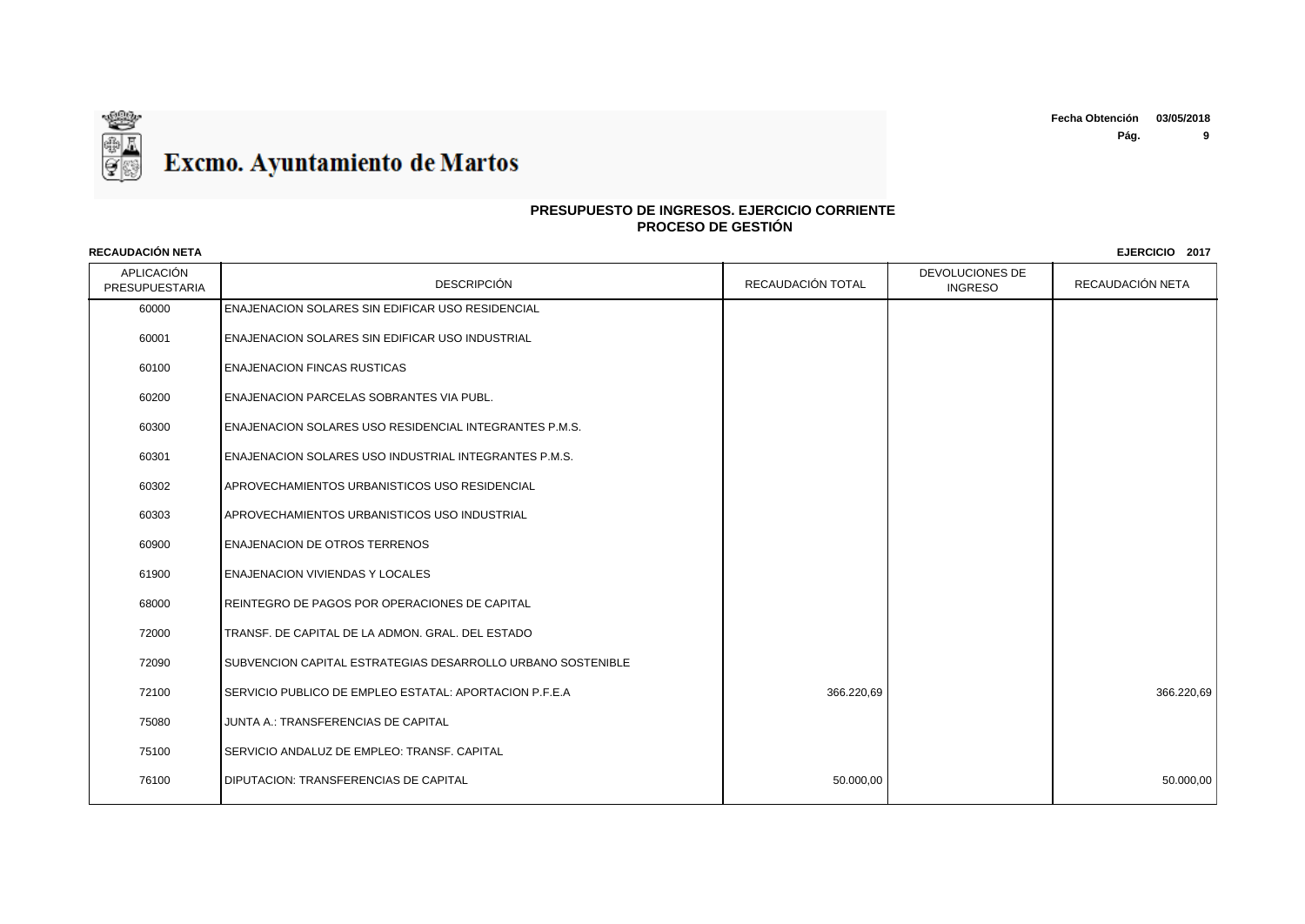

## **PRESUPUESTO DE INGRESOS. EJERCICIO CORRIENTE PROCESO DE GESTIÓN**

APLICACIÓN n de la contra de la proponeción de la proponeción de la proponeción de la proponeción de la proponeción de la proponeción de la proponeción de la proponeción de la proponeción de la proponeción de la proponeción de la pro DEVOLUCIONES DE RECAUDACIÓN NETA 76101 DIPUTACION: TRANSFERENCIA MATERIALES OBRAS P.F.E.A 115.359,52 115.359,52 115.359,52 115.359,52 115.359,52 DIPUTACION: PLAN PROV. COOPERAC. MPAL. OTRAS ENTIDADES LOCALES: SUBV. FINALISTAS AYUDAS DE CAPITAL DE ADSUR CONSORCIOS: TRANSFERENCIAS DE CAPITAL APORTACION CONVENIOS URBANISTICOS (EMPRESAS) AYUDAS DE CAPITAL DE EMPRESAS PRIVADAS 6.000,00 6.000,00 APORTACION CONVENIOS URBANISTICOS (PARTICULARES) TRANSFERENCIAS DE CAPITAL DEL FONDO SOCIAL EUROPEO TRANSFERENCIAS DE CAPITAL DEL FONDO DE DESARROLLO REGIONAL 33.382,98 33.382,98 OTRAS TRANSFERENCIAS DE CAPITAL DE LA UNION EUROPEA REINTEGROS PRESTAMOS A CORTO PLAZO AL PERSONAL 83100 REINTEGROS PRESTAMOS A LARGO PLAZO AL PERSONAL SANTO A CONSEGUIDADE EN SANTO ESTADO EN SANTO ESTADO EN SA DEVOLUCION DE DEPOSITOS A CORTO PLAZO DEVOLUCION DE DEPOSITOS A LARGO PLAZO DEVOLUCION DE FIANZAS A CORTO PLAZO DEVOLUCION DE FIANZAS A LARGO PLAZO